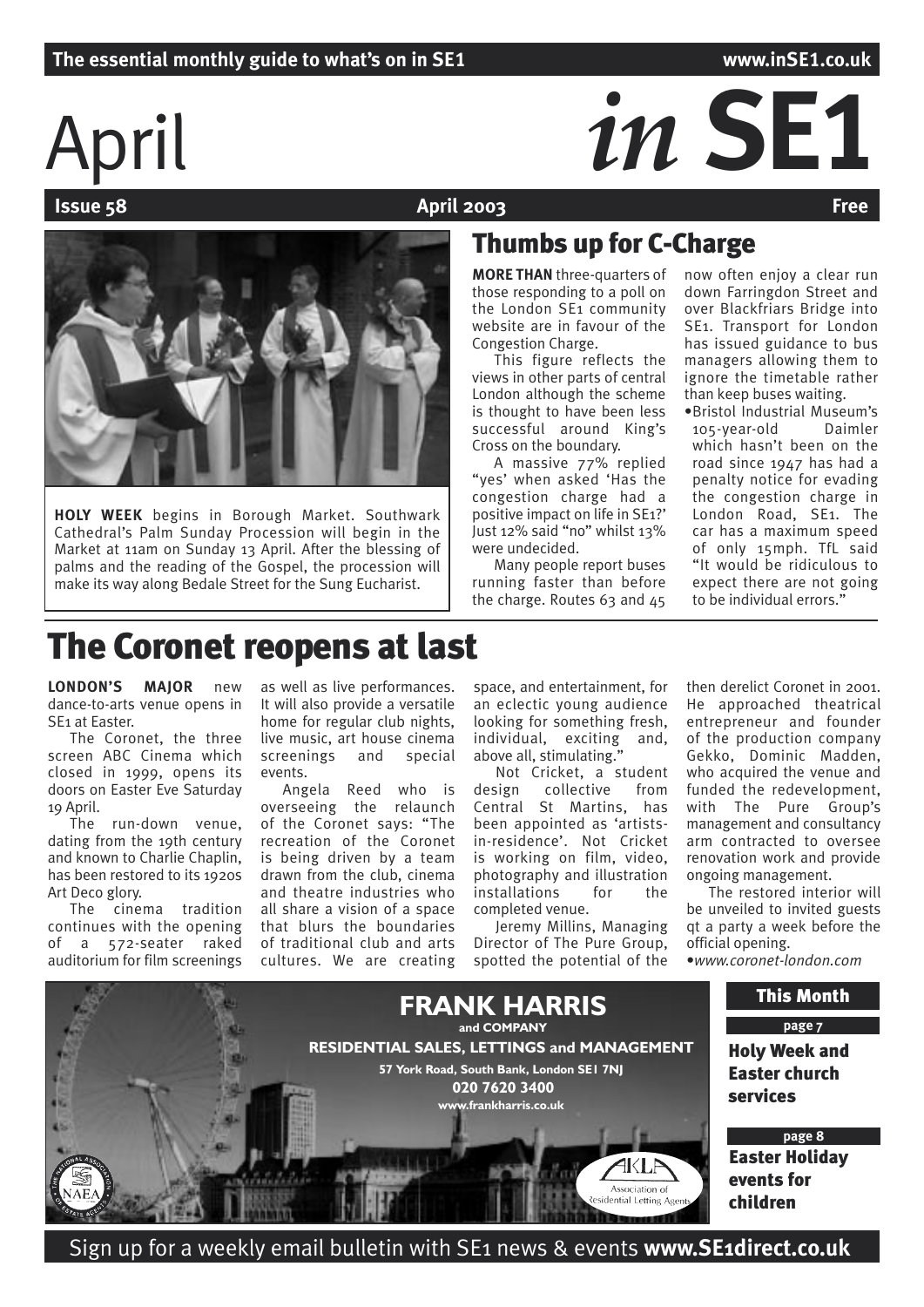# April *in* **SE1**

### **27 Blackfriars Road London SE1 8NY**

TEL 020 7633 0766<br>Fax 020 7401 2521  $020\,7401\,2521$ EMAIL newsdesk@*in***SE1**.co.uk WEB www.*in***SE1**.co.uk

© 2003 Bankside Press www.banksidepress.com

**EDITOR** Leigh Hatts

PRODUCTION EDITOR James Hatts

**CONTRIBUTORS** Sarah Bryan Farouk Campbell Anne Critchley Crystal Lindsay Brittany Luck Marion Marples

PRINTED BY Copyprints Ltd, 1 Talbot Yard, SE1 1YP

### **ADVERTISING**

For details of our competitive rates call us for a rate card on 020 7633 0766 or email sales@*in***SE1**.co.uk

#### **SUBSCRIPTIONS**

To receive the next 12 issues by post in the UK please send a cheque for £6 to the address above, made payable to *in* **SE1**. Please specify starting issue.

#### **LISTINGS**

Details of events to be considered for inclusion next month should be sent by 22 April to the Listings Editor at the above address, or by fax or email.

#### **DISCLAIMER**

Every effort is made to ensure the accuracy of our listings and features but all details are subject to alteration by venues and organisers and no responsibility can be accepted for any inaccuracies.



**ST GEORGE** the Martyr in Borough has received £250,000 lottery funding to enable the historic church to prepare its restoration plans.

However, to provide its own share of funding the parish has had to sell its Halls in Lant Street for redevelopment. The proceeds of selling the building, the former St Michael's Church, is being divided between St George's and the Church Commissioners.

The replacement building will have the ground floor reserved for community use but most facilities are to be provided in St George's crypt.

St George's, which has a dangerous ceiling, is expected to be both filled and surrounded by scaffolding when the major work begins next year.

# *…but St George's Day is postponed*

St George's set for restoration…

**ST GEORGE'S** Day is being held late this year as it falls on Easter Wednesday.

The day has been officially moved to the following Monday but SE1's two major events are on different dates.

St George the Martyr, one of the first churches to be dedicated to England's patron saint, is celebrating on

# Shard of Glass inquiry to start

**THE PUBLIC** inquiry to determine the future of the London Bridge Tower plan opens on Tuesday 15 April at Bankside House. If approved the building in front of London Bridge Station will be the tallest in Europe. The 1000 foot high glass tower has been designed by Renzo Piano who will give evidence on the first day. English Heritage is due to oppose the plan.

- •Bankside House (the LSE halls of residence) is in Sumner Street behind Tate Modern.
- •*www.londonbridgetower. com*

#### Sunday 27 April with a Sung Eucharist at 10.30am followed by a bring-and-share lunch. St George's Cathedral is waiting until next month and keeping the day on Friday 9 May.

This year is the 1700th anniversary of St George's death in his Palestine homeland.

•*www.stgeorgethemartyr.co.uk*

# Insurance crisis for attractions

**LEADING ATTRACTIONS** along the riverside are being affected by the terrorism threat. Not only are visitor numbers down and security measures being increased but insurance premiums are rising. Southwark Cathedral has been informed that additional cover against acts of terrorism will this year cost £16,000. The Cathedral Chapter has decided that there can be no greater protection than faith and that to speculate with money the cathedral does not have is an inappropriate response to the threat.

•*www.dswark.org/cathedral*

# **Blackfriars Wine Bar**

 **The South Bank's best kept secret invites you to discover the charm of an** *authentic* **WINE BAR**

**We have an extensive range of over 100 different wines from the Old and New World**

**Luncheon and snacks available Open 10am till late Monday to Friday**

**ARCH 80, SCORESBY STREET, SOUTHWARK LONDON SE1 TEL: 020 7928 0905**

3 mins from Southwark station • 5 mins from Tate Modern

**2**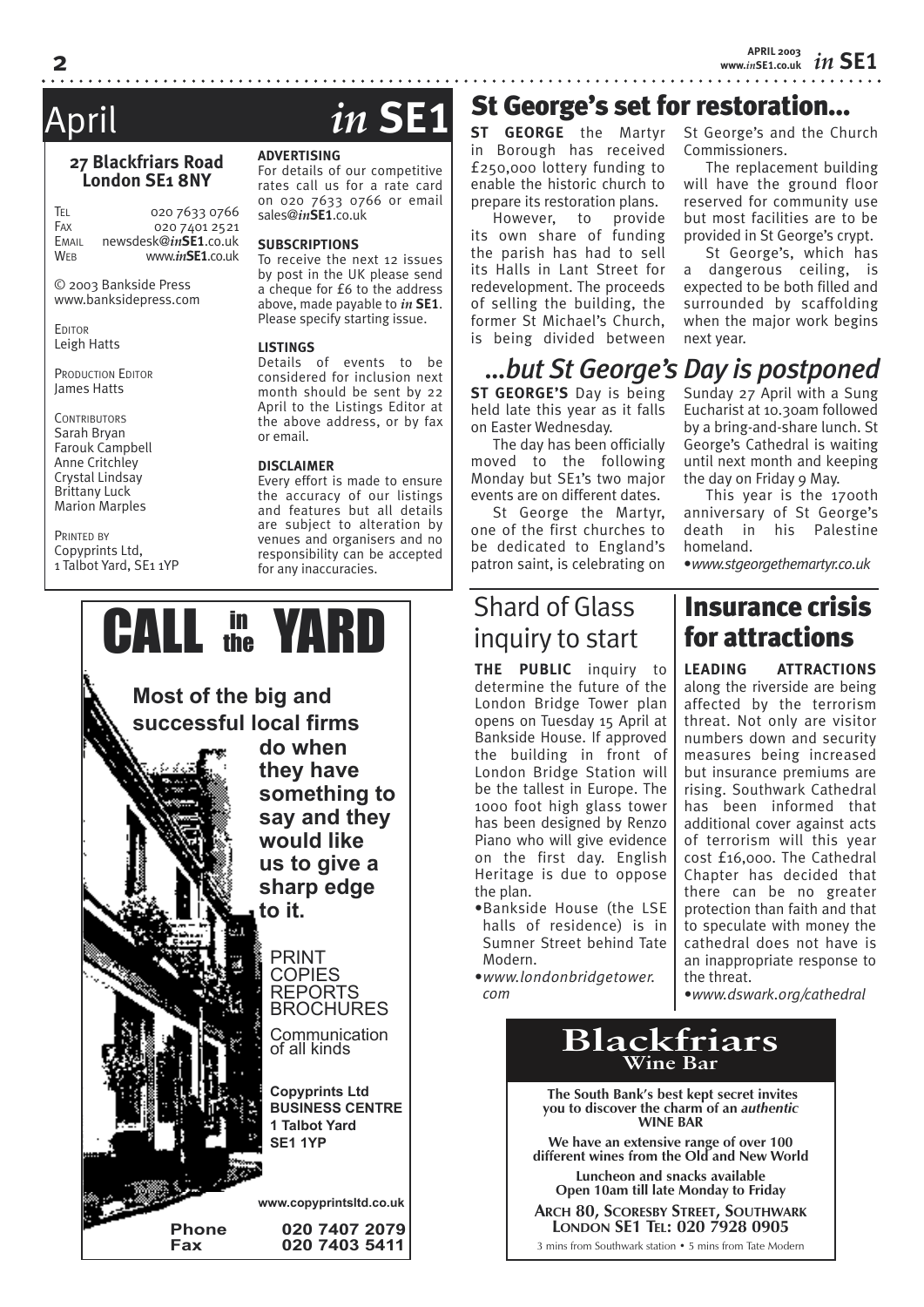# Blue Plaque fever

**INTEREST IS** mounting as the long campaign to choose Blue Plaques comes to its climax.

This year Southwark Council will put up 20 blue plaques to celebrate the people, places and events that shaped the history of the borough. The choice is by public ballot which closes on Monday 7 April.

Election posters depicting Mary Wollenstonecroft, Charles Dickens and Michael Caine have appeared around SE<sub>1</sub> including Southwark Station.

Excitement is high at Copyprints Business Centre in Talbot Yard where staff and customers are campaigning for Geoffrey Chaucer. The business, just off Borough High Street, stands on the site of the Tabard Inn where Chaucer set the opening of his famous *Canterbury Tales*. Indeed the narrow Yard was the inn's yard.

. . . . . . . . . . . . . . . . . . .

Interest in a Chaucer blue plaque being placed on the Copyprints building is high not only among customers but also visitors. Support has come from Canterbury itself and America. Indeed so great is interest that a ballot box has been set up at Copyprints.

 Other SE1 names among the 50 candidates include William Blake, Octavia Hill and Michael Faraday. Votes can be cast online via the Southwark Council website.

Meanwhile BBC Talent is looking for actors in SE1 interested in appearing in a modern day *Canterbury Tales*. •*www.southwark.gov.uk* •*www.copyprintsltd.co.uk* •*www.bbc.co.uk/talent*

# Saatchi Gallery opens this month

**MODERN ART** collector Charles Saatchi will open his new gallery in County Hall on Tuesday 15 April. The opening show is a retrospective of works by Damien Hirst. Exhibitions from Tracey Emin, Sarah Lucas and Jenny Saville will follow.

Saatchi, who made his fortune in advertising, has said: "The extraordinary rooms in County Hall will make an interesting setting for works like Hirst's shark and Emin's bed."

Like Tate Modern, the gallery will remain open until 10pm on two nights a week.

# **SE1 to gain new university?**

**THE ELEPHANT** & Castle may be home to a second university. The London College of Printing is applying for university status as part of the London Institute. The request to the Privy Council for upgrading follows the Institute's aquisition of the large site alongside Tate Britain on the north bank to house Chelsea College of Art. South Bank University has a growing presence in the London Road-Newington Causeway triangle on the Elephant's north side. •*www.linst.ac.uk* •*www.privycouncil.org.uk*

# Sainsbury's Local

**SAINSBURY'S LOCAL** has opened in Waterloo Road and attracted large numbers of shoppers at lunchtimes.

The opening hours are 7am to 10pm daily and the late opening has attracted residents. Sainsbury's plans another branch for Borough High Street and a larger store in Stamford Street next year. Meanwhile Marks & Spencer will open a Simply Food outlet at Waterloo Station this month.

•Join the debate about shopping in SE1 at *www.London-SE1.co.uk/forum*

- •*www.sainsburys.co.uk* •Waterloo Road Post Office,
- on the corner of Stamford Street, will close on Friday 11 April. "There are too many branches in urban areas" said Head of Area Kevin Ray.

# SE1 artist on BBC London

**DAVID BEGIE,** whose distinctive work can be seen at Gallery Different in Shad Thames, has his giant hand sculpture *Mixignal* on show in the BBC London newsroom in Marylebone High Street. The work hangs from the ceiling above an atrium and is being seen from different angles during live BBC London News broadcasts in the early morning and at 1.30pm, 6.30pm and 10.25pm. His work can also be seen in Colorado and a Hampshire church.

•*www.davidbegbie.com* •*www.bbc.co.uk/london*

> **BANKSIDE TRADERS AGM** Bankside Traders Association held its AGM at Shakespeare's Globe. Chris Barlow of SE1 Gallery, re-elected chairman for 2003- 4, reported on the appointment of a Small Business Development Co-ordinator as part of a drive to provide business back-up. Guest speakers from Better Bankside gave a presentation.



**3**

**YOU MAY** have always wondered where the names such as Southwark, Marshalsea, Roupell, or Bear Gardens originated as street names. John Wittich's book (Shire Publications, £5.99) uncovers the mystery and history of numerous streets in the SE<sub>1</sub> area.<br>Wittich's

fascinating explanations and refrences are superbly detailed. Some street names that would seem straightfoward-looking may turn out to be a surprise. The reader can take a stroll down the lanes or alleys of Saxon times and relive the history of their area.

From the SE1 area, Wittich gives an enthralling account of the origin of Marshalsea Road, which was named after the prison in which Charles Dickens' father was housed, Marshalsea Prison.<br>This

book is both entertaining and educational. Any SE1 or London resident alike should own a copy of this walk down the streets of times past. •*www.inSE1.co.uk/books*

SARAH BRYAN







**Bespoke Picture Framing Limited Edition Prints** and Cards

We are SE London's leading stockist and supplier of fine art & graphics materials from Daler Rowney, ProArte, Winsor & Newton, Marabu Faber-Castell, Rotring etc.,

Also papers and canvases

Mon- Fri 9.30am to 5.30pm Saturday 10.00am to 5.00pm 21 London Road, SE1 6JX

Tel: 020 7928 9722

 **SE1 Snippets > > > > >**

**CHURCHILL FELLOWSHIPS** Outgoing Bankside Open Spaces Director Vicky Lawrence has been awarded a Churchill Fellowship to study community land management in America. Also receiving a Fellowship is Dean of Southwark Colin Slee who will look at homelessness and faith perspectives worldwide. •*www.bost.org.uk*

**CHORUS MUNDI**

Waterloo-based Chorus Mundi flies to Nice this month to give performances in Holy Trinity, the historic English Church, and St Peter's Church. The singers will be in the South of France from Thursday 24 April to Thursday 1 May. The choir recently sung Rachmaninov Vespers at a Greek Orthodox Church.

#### **WOMEN BISHOPS**

Canon Richard Truss, Vicar of St John's Waterloo, is one of 204 priests backing the Priests for Women Bishops campaign. "We can see no reason why we should not have women bishops, and we want them as soon as possible" says Canon Truss. The aim is to obtain the suport of at least half of all Anglican clergy.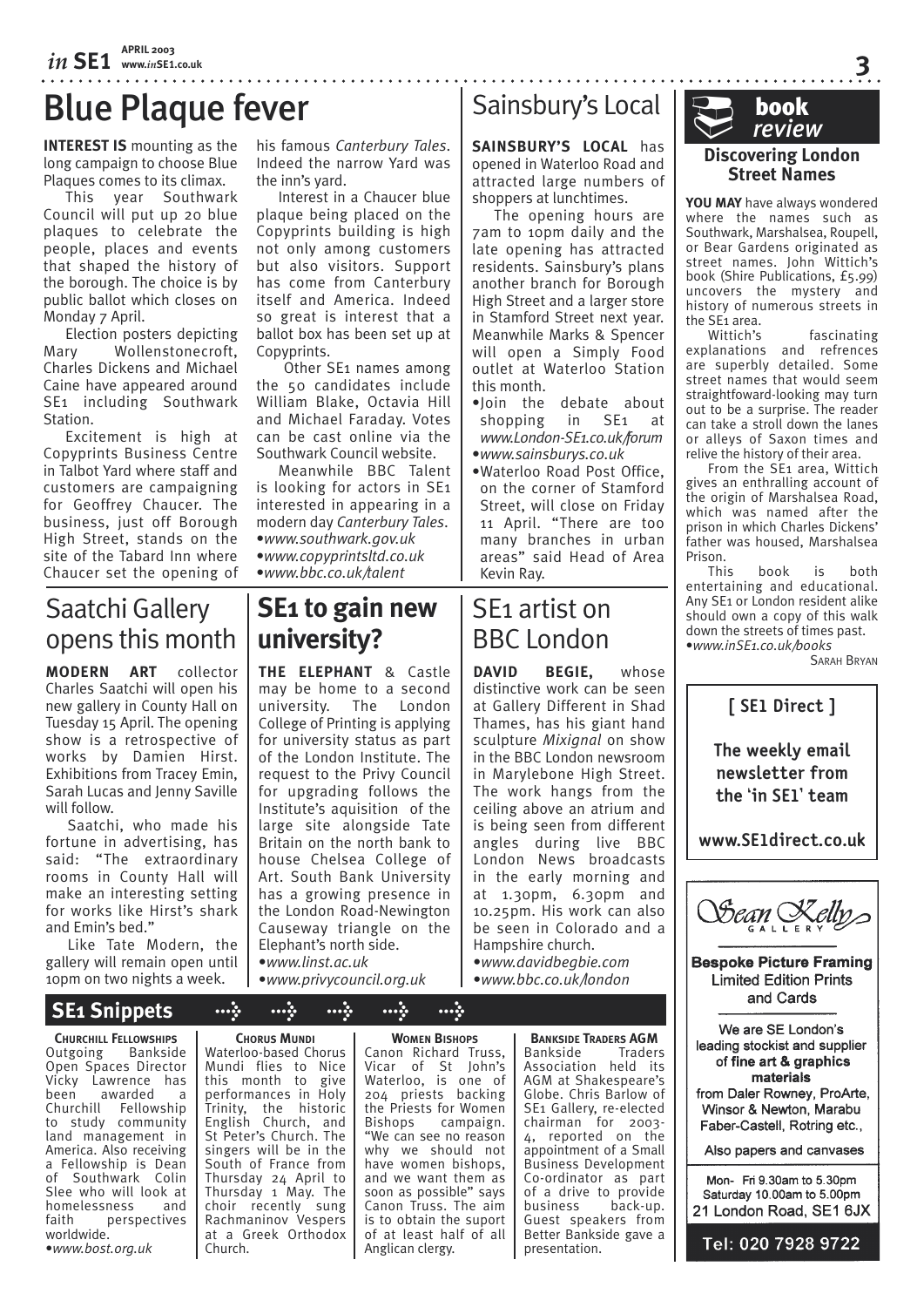

**4**

# **Young Vic**

**SITTING WAITING** for *Simply Heavenly* to begin one is already in a Harlem bar. Opening night was on St Patrick's Day so it seemed appropriate for Paddy's Bar to be emblazoned across the back. At the interval one felt like walking over to the counter and asking for an ice cream.

Although it was more than thirty minutes before the songs started this is a fast moving show. The actors are not wellknown which makes the simple story even more engrossing. Jess Semple is a hard working fellow living in a tiny rented room and tempted by a local good time girl. But his real love is a young lady living in another rented room. This is the 1950s so although this show has lots of bedroom scenes there is no sex. Instead the poverty and farce are cues for songs and stunning dance from the bar regulars. Watch the barman; he never stops working.

•*Simply Heavenly* continues

until Saturday 12 April.

•*www.youngvic.org*

•See listings on this page LEIGH HATTS



**THE LOCAL** area is awash with cafes and bars - too much so many residents may feel. However, "new kid on the block", Deja Vu at 137, Westminster Bridge Road, certainly cheers up a rather dreary corner of North Lambeth. Its bright interior is attractively furnished throughout in terracotta and blue, with simple wooden furniture. The owners are French-Algerian and this small cafe certainly has something of the feel of France. The food though is neither French or Algerian alas, but the standard cafe fare of baked potatoes, English salads and omelette and chips. What a missed opportunity! The coffee is good however, and for £2.20 you can buy a "French breakfast" of a large coffee or chocolate with croissant, pain au chocolat or croquet. Regular costumers get a 10% discount. Worth checking out.

•T 020 7633 9441

•Mon-Fri 7am-6pm & Sat 9am-6pm **ANNE CRITCHLEY** 

**The Old Vic** The Cut T 020 7369 1722 www.oldvictheatre.com

**Until Saturday 19 April KING LEAR**

*Mon-Sat 7.30pm; from £12.50* Fast paced production of Shakespeare's *Lear*. Performed by the English Touring Theatre and starring Timothy West.

#### $\overline{\phantom{a}}$  , and the set of the set of the set of the set of the set of the set of the set of the set of the set of the set of the set of the set of the set of the set of the set of the set of the set of the set of the s **Royal National Theatre**

South Bank T 020 7452 3000 ww.nationaltheatre.org.uk

#### **Until Saturday 5 April PERICLES**

*Olivier; 7pm & 7.15pm; £10* Yukio Ninagawa's Japanese production of Shakespeare's play. Please note: The entirety of the play is in Japanese with no simultaneous translation, though a full plot synopsis is provided. Ninagawa visited the National with his celebrated productions of *Macbeth* and *Medea* in .<br>1987.

#### **Wednesday 2 April to Saturday 17 May SCENES FROM THE BIG PICTURE**

*Cottesloe Theatre; 7.30pm; £10-£25* 24 hours. 20 characters. 40 scenes. Belfast City. An urban story. This tantalizing intro is for a new play by Owen McCafferty, who was the winner of the Paines Plough/Granada Award 1999. The cast includes Kathy Kiera Clarke, Ruairi Conaghan, Chris Corrigan, Darren Healy, Packy Lee, Karl Johnson, Gerard Jordan, Aoife McMahon, Eileen Pollock, Frances Tomelty, Harry Towb and June Watson.

#### **Wednesday 9 April to Saturday 31 May JERRY SPRINGER**

*Lyttleton Theatre; 7.45pm; 10£-£34* An opera about a talk show? Richard Thomas, composer for the opera, said of the show: "It's got tragedy. It's got violence. There are people screaming at each other and you can't understand what they're saying. It's perfect for opera.' arey te saying. It s perfect for opera.<br>Beginning life at Battersea Arts Centre. the concert version was the hit of the Edinburgh Festival 2002.

#### **Friday 25 April to Monday 12 May HONOUR**

*Cottesloe Theatre; 7.30pm; £10-£25* UK première of Joanna Murray-Smith's insightful play showing the failure of a marriage. Cast includes Eileen Atkins and Corin Redgrave. The play poignantly examines the effects of one man's decision to renounce his marraige vows and begin living with a much younger woman. Not

just a simple play about adultery, the play Theatre examines the nature of what makes one **Cinema** particular human unfaithful, the reason we sacrifice for marraige, and the price of individual choices.

#### \_\_\_\_\_\_\_\_\_\_\_\_\_\_\_\_\_\_\_\_\_\_\_\_\_\_\_\_\_\_\_\_\_\_\_ **Southwark Playhouse**

62 Southwark Bridge Rd T 020 7620 3494 www.southwarkplayhouse.co.uk

#### **Until Saturday 5 April THE WEDDING**

*Mon-Sat 7.30pm; £5* First ever English translation of the dark, absurdist comedy by Cuban playwright Virgilio Pinera. Pinera's study of social pride and etiquette revolves around lovers who back out of a wedding

#### **Monday 14 April to Saturday 3 May MONGOOSE**

*Mon-Fri 7.30pm; £10 (conc £6)* Ted, a lonely middle aged farmer, comes to terms with the death of his lifelong friend, a talking mongoose, in Peter Harkness's dark new comedy. Sitting amongst his junk and memories, the farmer unfolds a disturbing story of how Mongoose came to stay and how he changed Ted's life forever.  $\_$ 

**Union Theatre**<br>204 Union Street To T 020 7261 9876 www.<br>heatre.freeserve.co.uk

#### **Until Saturday 12 April ENEMY OF THE PEOPLE**

*Tue-Sat 7.30pm; £10 (conc £6.50)* Tempers ignite in Henrick Ibsen's absurdist comedy when a small town doctor and Minister of the Baths learns that the baths are contaminated. In the name of truth and cleanliness, the doctor sets out to alert the townspeople of the danger. However, other leaders in the town have a different agenda. The intricate problems of small town community are revealed in this tale of propaganda, persuasion and politics.

#### **Tuesday 15 April to Saturday 3 May RANDOM ACTS OF MALICE**

*Tue-Sat 7.30pm; £10 (conc £6.50)* Perfect Ambiguity presents the London première of Alan Fraser's award-winning new play shortlisted for the Verity Bargate New Writing Award. This tense thriller is directed by Steve Harper.  $\overline{\phantom{a}}$  , and the set of the set of the set of the set of the set of the set of the set of the set of the set of the set of the set of the set of the set of the set of the set of the set of the set of the set of the s

**Young Vic** 66 The Cut T 020 7928 6363 www.youngvic.org

# **Until Saturday 12 April**

**SIMPLY HEAVENLY**

*Mon-Sat 7.30pm; £19 (conc £10)* See review on this page.

# **Buy theatre tickets online:** *www.inSE1.co.uk/theatre*

#### SE1 Shad Thames spacious 1-bed flat • £250,000 • no chain

**Rare chance in Tower Bridge Square: finely-decorated flat in elegant low-rise estate which comes onto the market least in the whole Shad Thames Conservation Area. Discreet celebrity neighbour.** Property consists of double bedroom with fitted wardrobes, large lounge/dining room, bathroom with bath/ shower and toilet, entrance hall with two cupboards, fully

fitted kitchen.

Kitchen has new washing machine, gas cooking hob and sink/taps plus dishwasher, fridge, freezer, microwave and electric oven.

Exclusive use of very large loft storage area is an unusual feature.

Top quality elegant fitted furniture installed with much care and thought. Fitted carpets and central heating.

Car park space included. Estate is just outside the congestion charging zone, protected by private clamping service.

To view, pls contact Mrs Beckett on **020 7357 8280** (BT) or **07763 560 769** (mobile)

**BFI London IMAX Cinema** The Bullring, South Bank T 020 7902 1234  $w$ .bfi.org.uk $\overline{i}$ *Screenings daily 10.30am-9.30pm; £7.10 (conc £5.95; child £4.95)*

#### **INDIA: KINGDOM OF THE TIGER 2D (U)**

Follow the Bengal Tiger through its breathtaking homeland-India, a country painted by countless cultures, colours and faces.

#### **INTO THE DEEP 3D (U)**

*Into the Deep* takes you into a magical under water world. Enjoy a close shave with a shark, play hide and seek with the sea lions and marvel at the richness of life beneath the waves.

#### **PULSE: A STOMP ODESSEY 2D (U)**

The creators of *Stomp* take the IMAX audience on a spectacular global journey, paying tribute to the people and the rhythms of the world that inspired the original show. *Pulse* includes the KODO drummers of Japan and a 200 piece rhythm section in Salvador. The film also features sights and sounds from India, Africa, Spain, the UK and Norh America.

#### **CYBERWORLD 3D (PG)**

Come face to face with your favourite characters - Bart and Homer Simpson, 'Z' from Antz, and Phig the sassy cyber babe.

#### **HAUNTED CASTLE 3D (PG)**

Join Johnny as he enters the mysterious castle.

#### **THE LION KING 2D (U)**

*Phone for times; £9.50 (conc £7; child £7)* Disney's popular tale which follows the fortunes of a young prince in exile.

#### **T-REX: BACK TO THE CRETACEOUS 3D (U)**

Come nose-to-nose with the largest and most realistic dinosaur ever to appear on a movie screen.

#### **SPACE STATION 3D (U)**

STREE STATISH SE (S) filmed in space.

#### **Friday 11 April AFTER DARK: LORD OF THE RINGS - THE**

**FELLOWSHIP OF THE RING** *8.30pm; £7.50 & £6.50 (conc £6.20 & £5.70)*

Frodo Baggins and his friends must begin a quest to save middle earth.

### **Saturday 12 April**

**AFTER DARK: LORD OF THE RINGS - THE TWO TOWERS**

*9.15pm; £7.50 & £6.50 (conc £6.20 & £5.70)* Even more dangers await the courageous band as the deadly Uruk-hai Orcs march to destroy cities for Saruman.

### **Sunday 13 April**

**GHOSTS OF THE ABYSS SCREENING**  *6.30pm; £15 (conc £11)* James Cameron presents a tour through the actual wreckage of the Titanic. Following the screening, Cameron will then speak about the documentary in a live Guardian interview. \_\_\_\_\_\_\_\_\_\_\_\_\_\_\_\_\_\_\_\_\_\_\_\_\_\_\_\_\_\_\_\_\_\_\_

**National Film Theatre**<br> **South Bank T** 020 T 020 7928 3232 www.bfi.org.uk/nft

#### **Wednesday 2 April to Wednesday 16 April LESBIAN AND GAY FILM FESTIVAL** *See website www.llgff.org.uk for times;*

*£12.00 opening and closing gala; screenings £7.50 (conc £5.70).* A variety of films, shorts and documentaries from around the world will examine gay and lesbian interests, lifestyles and issues.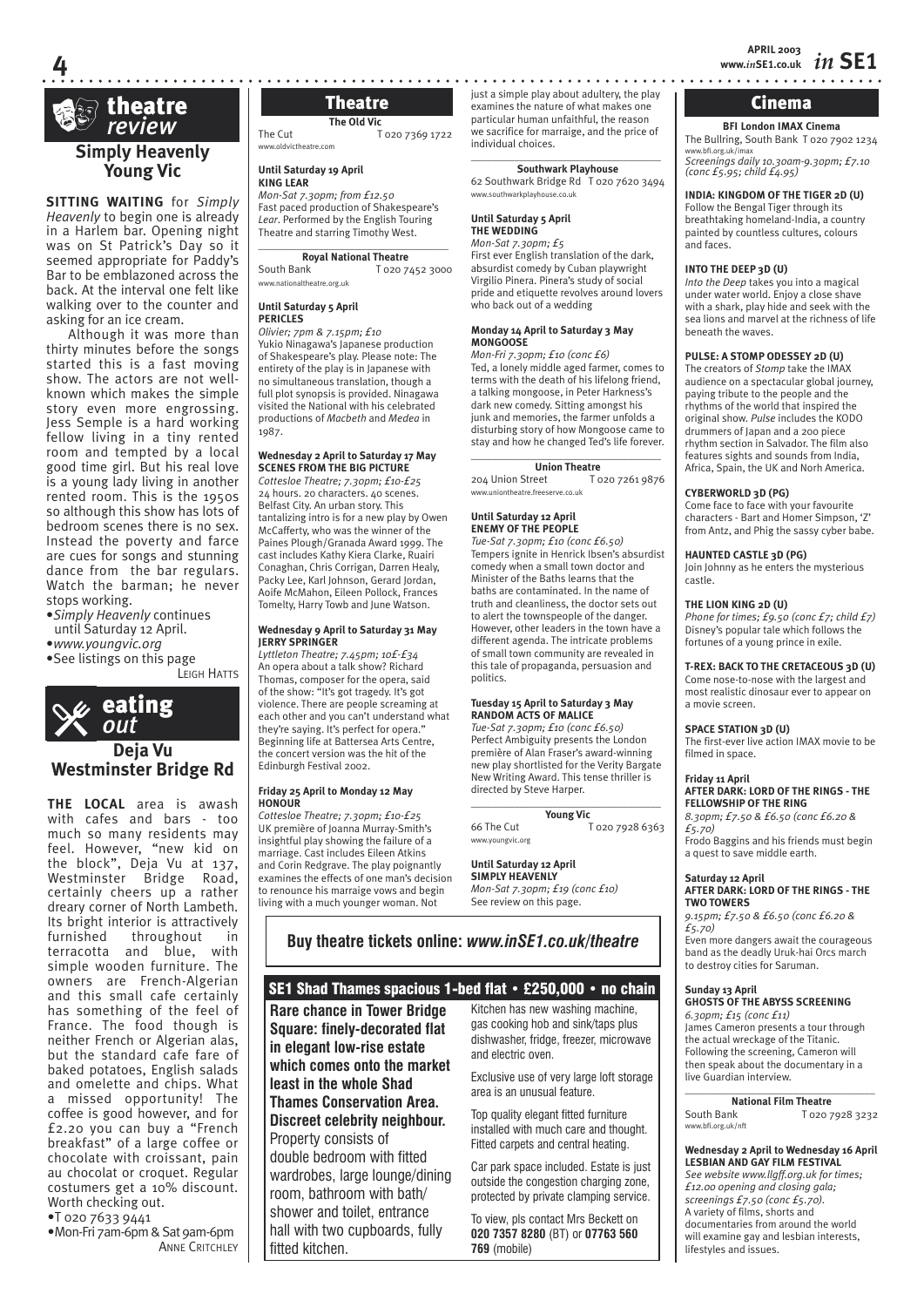# Exhibitions

**Bankside Gallery**<br>Street T 020 7928 7521 48 Hopton Street idegallery.con

*Tue-Fri 10am-5pm (Tue -8pm); San & Sun 11am-5pm; £3.50 (conc £2)*

#### **Until Monday 21 April ROYAL WATERCOLOUR SOCIETY SPRING EXHIBITION**

The warm works of Jane Carpanini RWS will be featured to celebrate her 25th anniversary of election to the RWS.

# \_\_\_\_\_\_\_\_\_\_\_\_\_\_\_\_\_\_\_\_\_\_\_\_\_\_\_\_\_\_\_\_\_\_\_

**Design Museum**<br>Shad Thames To<sub>2</sub> T 020 7940 8790 www.designmuseum.org *Daily 10am -6pm (last admission 5.15pm);* 

*£5.50 (conc £4)*

#### **Wednesday 9 to Monday 14 April GREAT BRITS: NEW BRITISH DESIGN IN MILAN**

An exhibition showcasing the work of four British design stars of the future. Includes Mathias Bengtsson, Tord Boontje, Daniel Brown and Sam Buxton.

#### **Until Sunday 20 April**

**MARS GROUP**

70th anniversary celebration of the Modern Architectural Research think-tank. Features Basil Spence and Erno Goldfinger.

#### **Until Tuesday 11 May**

**MANOLO BLAHNIK** First ever retrospective of shoe designer Manolo Blahník's collection of sexy shoes.

#### **Until Sunday 1 June SUPERSTUDIO – LIFE WITHOUT OBJECTS**

The Italian design group Superstudio showing their avant-gard architecture and technology.

#### **Until Sunday 29 June**

**DESIGNER OF THE YEAR** The works showing are all competing for a £25,000 cash prize, which will be announced in early June.

#### $\overline{\phantom{a}}$  , and the set of the set of the set of the set of the set of the set of the set of the set of the set of the set of the set of the set of the set of the set of the set of the set of the set of the set of the s **fa projects**

Bear Gardens T 020 7928 3228 www.faprojects.com *Tue-Fri 10am-6pm; Sat 11am-4pm*

#### **Until Friday 25 April VIDEO INVITATIONAL**

A programme of single-screen projections showing some of the most significant international work in video made by emerging artists from the last 2 years.

# $\overline{\phantom{a}}$  , and the set of the set of the set of the set of the set of the set of the set of the set of the set of the set of the set of the set of the set of the set of the set of the set of the set of the set of the s

**Florence Nightingale Museum**<br>eth Palace Road T 020 7620 0374 Lambeth Palace Road www.florence-nightingale.co.uk *Mon-Fri 10am-5pm; Sat & Sun 11.30am-4.30pm; £4.80 (conc £3.80)* 

#### **Until Friday 25 April**

**ARCHITECTURAL VISIONS** Five proposals for a new Florence Nightingale Museum by New Zealand architectural students.

#### **Until Saturday 2 August UNSUNG HEROINES**

An exhibition focused on the lives of nine London women who followed Florence Nightingale to the Scutari hospitals. Includes memorabilia, medals and parts of the uniform worn.

#### **Gallery 33**

33 Swan Street T 020 7407 8668 *Mon-Fri 10am-5pm; free*

\_\_\_\_\_\_\_\_\_\_\_\_\_\_\_\_\_\_\_\_\_\_\_\_\_\_\_\_\_\_\_\_\_\_\_

#### **Tuesday 1 to Friday 25 April MARTIN S WERTHEIM GOULD FRSA**

A unique exhibition of watercolour and pen & wash works capturing the architecture, sights and sounds of Brighton.

**www.***in***SE1.co.uk 5**

**Imperial War Museum**<br>**I** G2O<sub>7</sub> T 020 7416 5320 www.iwm.org.uk *Daily 10am-6pm; free* 

#### **Until Sunday 27 April ANTHEM FOR DOOMED YOUTH** *£5 (conc £4)*

Major exhibition on twelve WWI soldier poets .

#### **Thursday 10 April to Monday 26 May LANGLANDS AND BELL**

Includes digital still and video footage of two weeks in Afghanistan. Highlights include Osama Bin Laden's former home and a visit to the High Court.

 $\_$ 

# **Jerwood Space**<br>171 Union Street To

181.<br>T 020 7654 0171 www.jerwoodspace.co.uk *Tue-Sun 11am-6pm; Sun 1-6pm; free*

#### **Wednesday 2 to Sunday 27 April IAN WHITTLESEA**

As a part of the Jerwood Artists Platform to promote emerging artists. Includes text paintings describing two different journeys of the greats Charles Darwin and Paul Cézanne.

#### \_\_\_\_\_\_\_\_\_\_\_\_\_\_\_\_\_\_\_\_\_\_\_\_\_\_\_\_\_\_\_\_\_\_\_ **Llewellyn Alexander Fine Paintings**

The Cut T 020 7620 1322 www.llewellynalexander.com *Mon-Sat 10am-7.30pm; free*

#### **Until Saturday 5 April**

**JEREMY BARLOW-ONE MAN SHOW** Major exhibition of over 85 new oils of Italy and France.

#### **Saturday 10 April to Tuesday 3 May A MILLION BRUSHSTROKES**

The annual exhibition of over 900 miniatures by 120 artists. Portraits, animals, landscapes, still lifes in oil, watercolour and pastel.  $\overline{\phantom{a}}$  , and the set of the set of the set of the set of the set of the set of the set of the set of the set of the set of the set of the set of the set of the set of the set of the set of the set of the set of the s

#### **McHardy Sculpture Company**

Shad Thames T 020 7403 7555 www.mchardy-sculpture.com *Mon-Fri 11am-5pm; Sat & Sun 12 noon-5pm; free*

#### **Until Sunday 13 April**

**AGI COHEN** Retrospective of bronzes produced by Agi Cohen during her illness and recovery period.

#### $\overline{\phantom{a}}$  , and the set of the set of the set of the set of the set of the set of the set of the set of the set of the set of the set of the set of the set of the set of the set of the set of the set of the set of the s **Menier Chocolate Factory** 51-3 Southwark Street T 020 7407 5388 nier.org.uk

*Wed-Sat 11am-6pm; Sun 11am-4pm; free*

#### **Wednesday 2 to Sunday 6 April UN-AFFORDABLE ART FAIR** Alongside art works starting at £2003+

will be hundreds of fairly priced items in the Expanding Imagination section. \_\_\_\_\_\_\_\_\_\_\_\_\_\_\_\_\_\_\_\_\_\_\_\_\_\_\_\_\_\_\_\_\_\_\_

# **Morley Gallery**<br>61 W'minster Bridge Rd T 020 7450 9226

www.morleycollege.ac.uk *Until5 April: Mon - Fri 11am - 6pm, Thursday until 7pm,Sat 12noon - 4pm From 7 April: Mon- Fri 10am - 5pm; free*

#### **Until Thursday 17 April TOKYO GLAMROCK** An installation of Hiroyuki Matsukage's

photographic images and Muneteru Ujino's posters and sculptures. \_\_\_\_\_\_\_\_\_\_\_\_\_\_\_\_\_\_\_\_\_\_\_\_\_\_\_\_\_\_\_\_\_\_\_

#### **Museum of Garden History**

Lambeth Palace Road T 020 7401 8865 www.museumgardenhistory.org *Daily 10.30am-5pm; donation £2.50 (conc £2)*

#### **Tuesday 1 to Wednesday 30 April PROMENADE**

A series of black and white photography by Bastian Fischer.

**Percy Miller Gallery**<br>39 Snowsfields T 020 T 020 72074578 *-*<br>ww.percymillergallery.con *Tue-Fri 11am-6pm; Sat 11am-3pm; free*

#### **Wednesday 9 April to Friday 9 May MEANWHILE ELSEWHERE**

An exhibition of film installations by Grace Weir inspired by the French philosopher Gilles Deleuze. Weir uses natural beauty of clouds, water and wind to convey her ideas.

# $\overline{\phantom{a}}$  , and the set of the set of the set of the set of the set of the set of the set of the set of the set of the set of the set of the set of the set of the set of the set of the set of the set of the set of the s

**Printspace**<br>2 Bear Gardens T --<br>T 020 7261 9200 www.print-space.com *Tue-Sun 11am-6pm; free*

#### **Until Wednesday 23 Apri**

**ANITA KLEIN** New etching and drypoint works.

#### \_\_\_\_\_\_\_\_\_\_\_\_\_\_\_\_\_\_\_\_\_\_\_\_\_\_\_\_\_\_\_\_\_\_\_

**Purdy Hicks Gallery**<br>**T** 020 7401 9229 65 Hopton Street www.purdyhicks.com

*Mon-Fri 10am-5.30pm (Wed 7pm); Sat & Sun 12 noon-5pm; free*

#### **Until Saturday 26 April**

**ANDRZEJ JACKOWSKI** One hundred works covering 40 years.

\_\_\_\_\_\_\_\_\_\_\_\_\_\_\_\_\_\_\_\_\_\_\_\_\_\_\_\_\_\_\_\_\_\_\_ **Tate Modern** Bankside T 020 7887 8008 www.tate.org.uk *Daily 10am-6pm (Fri & Sat 10pm); free*

**Until Monday 5 May MAX BECKMANN** *£8.50 (conc £6)* Major exhibition.

# $\overline{\phantom{a}}$  , and the set of the set of the set of the set of the set of the set of the set of the set of the set of the set of the set of the set of the set of the set of the set of the set of the set of the set of the s

**the.gallery@oxo**<br>Oxo Tower Wharf To T 020 7401 2255 www.oxotower.co.uk *Daily 11am-6pm; free*

**Thursday 3 to Sunday 13 April HIGH SOCIETY** Sculpture and photographs.

### **Thursday 3 to Monday 21 April**

**WALKING ACROSS WATER** Includes works inspired by the Millennium Bridge and Hungerford Footbridge.

**Shelley Thomas Gabriel's Wharf "MOST PEOPLE** think blacksmiths are for shoeing horses," laughs Shelley Thomas, owner of a new shop in Gabriel's Wharf. However, a horseshoe is the last thing one would notice among her beautifully adorned

**Fig.** shopping

SARAH BRYAN

**Manolo Blahnik Design Museum HAVE YOU** ever wanted to look into the detailed mind of a visionary shoe designer? If you visit the Design Museum's exhibition of the designer Manolo Blahnik you can see why these exquisite and elegant shoes are legendary. With no formal training, Blahnik truly is a genius who has perfected the artistic expression of his craft. The presentation examines every detail of the stages of design.The majority of the exhibit is a timeline of shoes. You can see fabulous styles from the early 1970s to current trends of Blahnik's famous stiletto. The exhibition is concluded with a video montage of clips from Sex and the City, the programme which brought the word "Manolo's" into our vocabulary as slang for irresistibly stylish shoes. Being coveted by everyone from Madonna to Kate Moss, Manolo Blahnik has truly created an imaginative world of refined and unique design. •Design Museum, Shad Thames •See listings on this page

**Exhibition**<br>*review* 

The shop's selection ranges from candlesticks that look like modern art pieces (£40-£50) to the heart-covered double bed frame (£2,950) which dominates

Thomas was origninally trained as a jeweller but says her work "simply became bigger." She has certainly been able to take more artistic licence, creating a £35,000 Christmas tree for a Save the Children charity project and also forging installment art pieces for various areas of London. She says she is willing to take any commission, constructing pieces as varied as decorative furniture, handrails, curtain poles and even

wrought iron pieces.

the shop.

handcuffs.

• Open Wed-Sun afternoons. • *www.shelleythomas.co.uk*

**BRITTANY LUCK** 

#### **Wednesday 16 to Sunday 27 April URBAN PHILOSOPHY** Tim Brown's raw street imagery.

**Friday 24 April to Sunday 11 May CUFUDDLED** Showcasing the work of four artists.

#### **Wednesday 30 April to Sunday 11 May WOMEN AND WAR**

Photojournalist Jenny Matthews' visual diary of women's lives in times of war.

 $\overline{\phantom{a}}$  , and the set of the set of the set of the set of the set of the set of the set of the set of the set of the set of the set of the set of the set of the set of the set of the set of the set of the set of the s **Union Projects (formerly Essor Gallery)** 1 America Street T 020 7928 3388 www.essorgallery.com

*Daily 11am-5.30pm; free*

#### **Until Saturday 12 April KILLING FRIENDS**

Julian Hoeber's recent work. Note the new name for this gallery.

#### $\overline{\phantom{a}}$  , and the set of the set of the set of the set of the set of the set of the set of the set of the set of the set of the set of the set of the set of the set of the set of the set of the set of the set of the s **The Walk Gallery**

23 King Edward Walk T 020 7928 3786 www.walkgallery.com *Mon-Sat 11am-6pm (Thu -7pm); free*

#### **Until Saturday 5 April**

**ADRIAN BARTLETT**

drawings.

**LONDON GROUP** As part of the London Group's 90th anniversary four members present their masterpieces.

**Sunday 27 April to Saturday 17 May**

New works of prints, woodcuts, and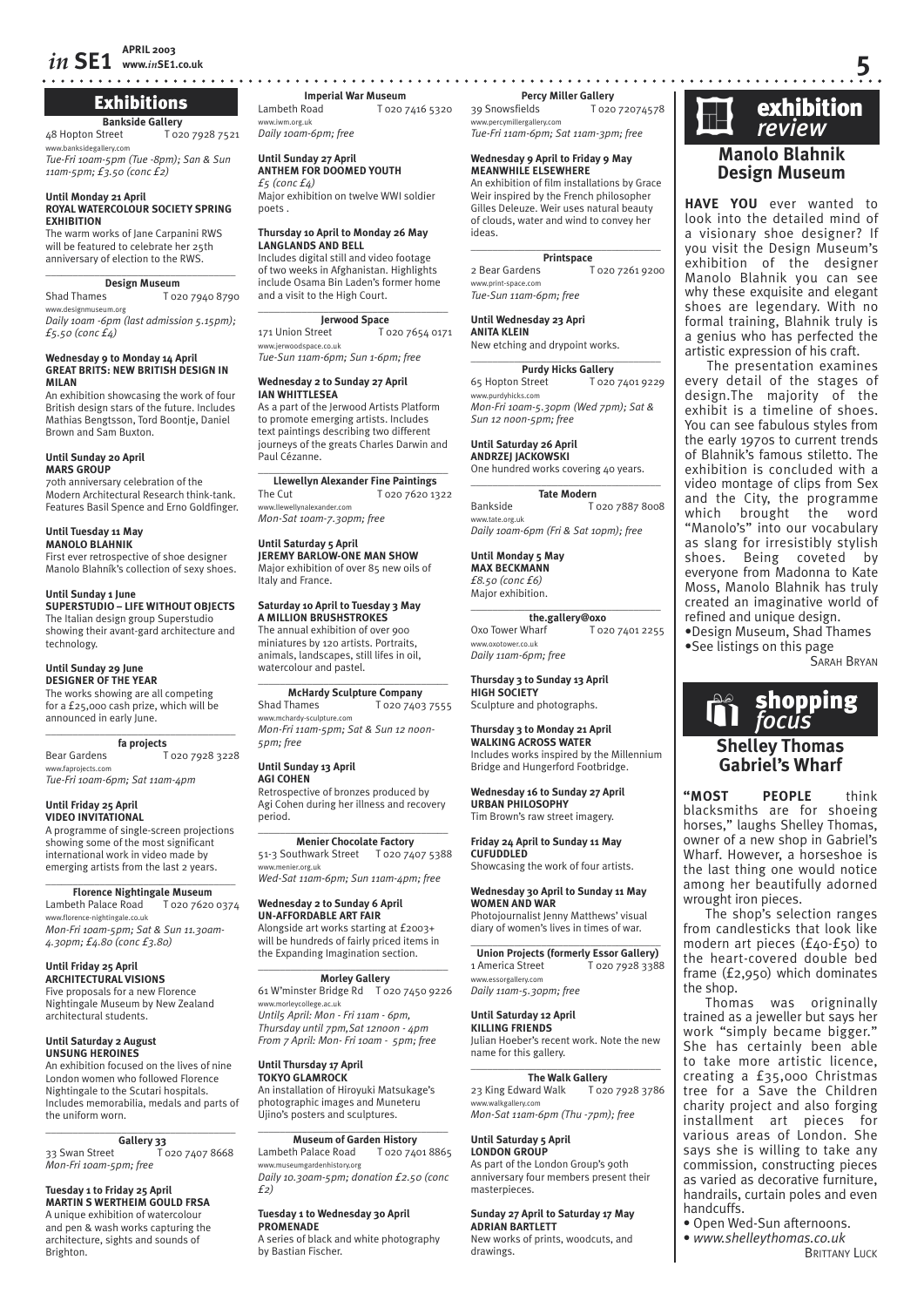**Berkeley Homes** Lambeth Coll, Tooley St T 020 7861 3171

Special Events

*Thu 3pm-7pm; Fri 10am-6pm; Sat 10am-*

**\_\_\_\_\_\_\_\_\_\_\_\_\_\_\_\_\_\_\_\_\_\_\_\_\_\_\_\_\_\_\_\_\_\_\_**

**OPEN DAY: LONDON'S LIVING ROOM**

Just one opportunity this month to visit London's Living Room at the top of City Hall, the home of London's government

\_\_\_\_\_\_\_\_\_\_\_\_\_\_\_\_\_\_\_\_\_\_\_\_\_\_\_\_\_\_\_\_\_\_\_ **London Marathon**

**City Hall**<br>lk T 020 7983 4100

T 020 7902 0189

Exhibition of development plans for college and car park site adjacent to

**Thursday 3 to Saturday 5 April PLANS EXHIBITION**

*1pm; free*

Potters Field.

The Queen's Walk www.london.gov.uk **Sunday 6 April**

*2pm-6pm; free*

close to Tower Bridge.

www.london-marathon.co.uk

# business  *watch* \$

### **Furniture Union Hopton Street**

**REARRANGING FURNITURE** can be a dynamic and roomchanging experience, unless the furniture is being moved to another borough!

Trendy residents of SE1 will be excited to find that Furniture Union is no longer planning to move from its space on Hopton Street near Tate Modern . In fact, it's getting a facelift.

Furniture Union, owned by Mandy Taylor-Jones, has been in the SE1 area for nearly five years. The store specializes in contemporary designer furniture at affordable prices. However, due to recently rising rent costs, Jones considered moving the gallery to a more cost effective location.

Now that rents have stabilised, Jones is relaunching the store with a new manager, Jane Rawlings, who plans to change the focus of the outlet to reflect a retail emphasis. The store has new later opening times and will be receiving new ranges and a new catalogue. Another feature of the re-launch will be lower prices on many furiture items.

"People who live in this area are design aware," says Jones. Jones displays chairs in Tate Modern and also furnishes the National Film Theatre Cafe and provides its surrounding outdoor benches. However, she says she wants to provide furniture that is not only genuinely stylish but also affordable. She has items ranging from vase shaped coffee tables (£35) to a unique chaise longue (£1,100).

•65a Hopton Street

•T 020 7928 5155

•Open Wed-Sun 11am-8pm; Mon-Tue by appointment **BRITTANY LUCK** 

# Music

**Cinema Organ Society** Edric Hall (SB University), Borough Rd www.cinema-organs.org.uk

**Saturday 12 April SPECIAL RECITAL** *7.30pm; £6*

Richard Openshaw and Mark Laflin on the Mighty Wurlitzer organ from the Trocadero in New Kent Road.

#### \_\_\_\_\_*\_\_\_\_\_\_\_\_\_\_\_\_\_\_\_\_\_\_\_\_\_\_\_\_\_\_\_\_\_\_* **Southwark Cathedral**<br>
Montague Close T 0207

T 020 7367 6700 www.dswark.org/cathedral

#### **Every Monday LUNCHTIME ORGAN RECITAL** *1.10pm; free*

Mon 7: **Matthew Morrison** (Oundle International Festival Prizewinner) Mon 14: No recital (Holy Week) Mon 21: No recital (Easter Monday) Mon 28: **Jonathan Vaughn** (St John's College Cambridge Organ Scholar)

#### **Every Tuesday**

**LUNCHTIME RECITAL** *1.10pm; free* Tue 1: **Shiho Miyata** (piano) Tue 8: **Catherine Dubois** (piano) & **Anne Rayner** (clarinet) of The Michael James Music Trust Tue 15: No recital (Holy Week) Tue 22: **Sally Quantrill** (flute) & **Lydia Clatworthy** (piano) Tue 29: **Symposia Quartet**

**Wednesday 2 April MESSIAH**

*7.30pm; free* A performance given by students of Morley College and London Guildhall University. Retiring collection for RNIB.

\_\_\_\_\_*\_\_\_\_\_\_\_\_\_\_\_\_\_\_\_\_\_\_\_\_\_\_\_\_\_\_\_\_\_\_* **St George-the-Martyr**<br>High Street T 020 7407 2796 Borough High Street www.stgeorgethemartyr.co.uk

#### **Every Thursday LUNCHTIME CONCERTS** *1pm; free (collection)* Thu 3: To be announced Thu 10: **Guildhall School of Music students**

\_\_\_\_\_*\_\_\_\_\_\_\_\_\_\_\_\_\_\_\_\_\_\_\_\_\_\_\_\_\_\_\_\_\_\_* **St John's Waterloo**<br>Waterloo Road To2c T 020 7928 2003 www.stjohnswaterloo.co.uk

#### **Everfy Wednesday LUNCHTIME CONCERTS** *1pm; free (collection)* Wed3: **Johanna Roos** (violin) & **Susan Clarke** (piano) Wed 10: **John Lofthouse** (baritone) & **Magnus Gilljam** (piano) Wed 17: **Nemoto Piano Trio**  Wed 24: **Kathryn Workman** (oboe) & **Dharshini Tambiah** (piano)

#### **Friday 5 April WESTMINSTER PHILHARMONIC ORCHESTRA**

*7.30pm; £9 (conc £6)* Jonathan Butcher conducts. Sibelius symphony no.5; Vaughan Wiliams The Lark ascending and Tippett Symphony no.1.

#### **Monday 14 April CONCERT**

*4pm; £10 (advance 020 7377 7792)* The Choir of St Margaret's Westminster, the Kneller Hall Fanfare Trumpeters and Thomas Trotter on the organ with a selection of traditional and contemporary music.

#### **Bank Holiday Monday 21 April ERNEST READ SYMPHONY ORCHESTRA** *7.30pm; £7*

Simon Phillippo conducts. Borodin Overture to Prince Igor; Brahms Haydn Variations and Shostakovich Symphony No. 10. *www.erso.org.uk* 

#### **Monday 28 April LONDON GAY SYMPHONY ORCHESTRA** *7.30pm; £10 (conc £6)*

Peter Crockford conducts. Sissons Troilus Concert Overture; Walton Prelude Richard III; Walton Henry V Suite and Elgar Symphony No. 1. *www.lgso.ndirect.co.uk* 

#### **Wednesday 30 April TWO IMPROVISING TRIOS** *8pm; £3 & £6* Maggie Nicols (voice), caroline Kraabel (sax/voice) Charlotte Hug (viola) &

Veryan Weston (piano), John Edwards (contrabass), Mark Sanders (percussion). \_\_\_\_\_*\_\_\_\_\_\_\_\_\_\_\_\_\_\_\_\_\_\_\_\_\_\_\_\_\_\_\_\_\_\_*

**St Matthew's-at-the-Elephant** Meadow Row T 020 450 9238

#### **Friday 11 April MUSIC FOR WIND & PIANO** *1.15pm; free*

Lorna Twycross hills (flute & recorder), Michelle Witt and Joan Taylor (piano). Programme includes Fauré Dolly Suite for piano duet as well as music by JC Bach, JS Bach, Otiz and Couperin. \_\_\_\_\_*\_\_\_\_\_\_\_\_\_\_\_\_\_\_\_\_\_\_\_\_\_\_\_\_\_\_\_\_\_\_*

Tate & Egg Live<br>Bankside T 020 7887 8000 Tate Modern, Bankside www.tateandegglive.com

#### **Wednesday 16 April**

**DEATH & RESURRECTION** *7.30pm; £27 (conc £15) + booking fee* Begins in St Paul's Cathedral with a performance of three Bach Cantatas by the Monteverdi Choir and English Baroque Soloists, conducted by Sir John Eliot Gardiner. Following the performance the conductor will leade the audience across the Millennium Bridge to Tate Modern where the Monteverdi Choir will perform Steve Martland's Street Songs, using traditional childrens' rhymes illustrated by four short animated films.

**Sunday 13 April LONDON MARATHON** *From 10am*  The annual 26 mile race attracts runners from all over the world. The start is at 9am

in Greenwich and runners cross Tower Bridge during the morning and early afternoon. There wil also be live television coverage.  $\_$ 

#### **Museum of Garden History**<br>h Palace Road T 020 7401 8865 Lambeth Palace Road www.museumgardenhistory.org

#### **Sunday 27 April SPRING PLANT SALE**

*10.30am-5.30pm; £2.50* Plants, including rare and unusual examples, for sale from leading specialist nurseries. \_\_\_\_\_*\_\_\_\_\_\_\_\_\_\_\_\_\_\_\_\_\_\_\_\_\_\_\_\_\_\_\_\_\_\_*

**Pool of London** Between London Bridge and Tower Bridge

#### **Monday 21 April GUN SALUTE** *1pm*

 $\overline{A}$  62 gun salute wil be fired by the Honourable Artillery Company from the Tower of London to mark the Queen's birthday. Best views are from Potters Fields and Tower Bridge. \_\_\_\_\_*\_\_\_\_\_\_\_\_\_\_\_\_\_\_\_\_\_\_\_\_\_\_\_\_\_\_\_\_\_\_*

**St Jude's Community Centre** St George's Road T 020 7928 9840

#### **Saturday 5 April TUMBLE SALE**

*1-3pm; 20p* Raffle, cakes, clothes, bric-a-brack and refreshments.



# **Get More out of SE1! Get More out of Morley! Morley College**

*Lifelong Learning for adults in Central London*

Enrol now for courses beginning late April in Visual Arts, Music, Languages, Humanities, Food, Exercise and Health, Dance and Drama, and Basic Education.

There's something for everyone at Morley College.

*Call or email for our course guide, or check our website for course details*

**Morley College, 61 Westminster Bridge Road, London SE1 7HT Tel** 020 7928 8501 **Fax**: 020 7928 4074 **General Email**: enquiries@morleycollege.ac.uk **Web**: www.morleycollege.ac.uk Morley College Ltd is a company limited by guarantee registered in England No. 2629936. Reg Charity No. 1928623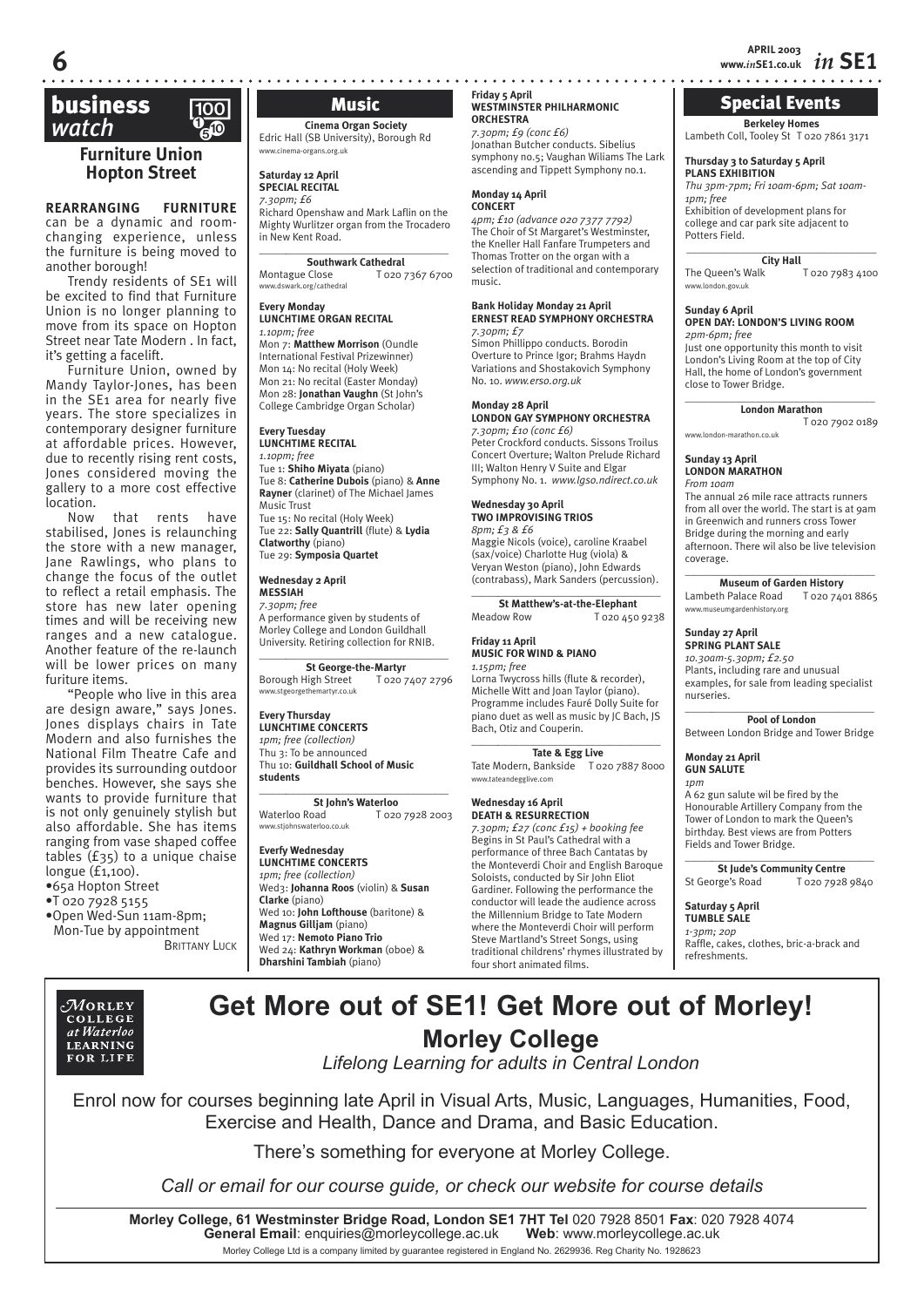## *in* **SE1 APRIL 2003 www.***in***SE1.co.uk 7**

### Church Services

**Christ Church Southwark** 27 Blackfriars Road T 020 7928 3970 www.christchurchsouthwark.org.uk

**Sunday 13 April** 10am **PALM SUNDAY PROCESSION** Congregations of St Johns's Waterloo and Christ Church meet for blessing of plams and reading of the Gospel. Followed by procession to St John's for Eucharist.

**Wednesday 16 April** 1pm **HOLY WEEK SERVICE** With the Portcullis Singers

**Thursday 17 April** 7pm **MAUNDY EUCHARIST** Eucharist with Washing of Feet and Stripping of the Altar

**Friday 18 April** 11am **GOOD FRIDAY PROCESSION** Meet at St Hugh's Crosby Row for Good Friday walk of witness to Crossways Church at Elephant & Castle. All welcome.

**Sunday 20 April** 9.30am **EASTER DAY EUCHARIST** \_\_\_\_\_*\_\_\_\_\_\_\_\_\_\_\_\_\_\_\_\_\_\_\_\_\_\_\_\_\_\_\_\_\_\_*

**St Alphege**<br>reet T 020 7407 2796 King's Bench Street

**Saturday 12 April** 12 noon **ST ALPHEGE FESTIVAL** Mass for St Alphege Day celebrated early due to Easter. Followed by refreshments.

**Palm Sunday 13 April** 9.30am **PALM SUNDAY MASS** Start of Holy Week.

**Maundy Thursday 17 April** 7pm **LAST SUPPER MASS** Maundy Thursday Eucharist.

*\_\_\_\_\_\_\_\_\_\_\_\_\_\_\_\_\_\_\_\_\_\_\_\_\_\_\_\_\_\_\_\_\_\_\_*  **St John's Waterloo**<br>**Waterloo Road T** 020 T 020 7928 2003 www.stjohnswaterloo.co.uk

**Palm Sunday 13 April** 10am **PALM SUNDAY PROCESSION** Meet at Christ Church Blackfriars Road for blessing of palms and procession to St John's for Eucharist.

**Monday 14, Tuesday 15 & Wednesday 16 April**  7pm **HOLY WEEK COMMUNION**

**Maundy Thursday 17 April**  7pm **COMMUNION** Followed by Watch to Midnight.

**Easter Sunday 20 April** 5.30am **EASTER DAWN SERVICE** First Communion of Easter followed by breakfast.

**Easter Sunday 20 April** 10.30am **EASTER FESTIVAL COMMUNION** \_\_\_\_\_*\_\_\_\_\_\_\_\_\_\_\_\_\_\_\_\_\_\_\_\_\_\_\_\_\_\_\_\_\_\_*

**St George-the-Martyr** Borough High Street T 020 7407 2796 www.stgeorgethe

**Palm Sunday 13 April** 10.30am **PALM PROCESSION & EUCHARIST** Start of Holy Week.

**Palm Sunday 13 April** 6pm **STATIONS OF THE CROSS** Devotional service for Holy Week

**Good Friday 18 April** 10am **GOOD FRIDAY LITURGY**

**Easter Sunday 20 April** 7.30am **EASTER COMMUNION** Pascal ceremonies and First Communion of Easter. Followed by parish breakfast in the crypt.

**Sunday 27 April** 10.30am **ST GEORGES DAY EUCHARIST** Patronal festival. Followed by bring-andshare lunch.

\_\_\_\_\_*\_\_\_\_\_\_\_\_\_\_\_\_\_\_\_\_\_\_\_\_\_\_\_\_\_\_\_\_\_\_* **St George's RC Cathedral** Lambeth Road T 020 7928 5256 www.southwark-rc-cathedral.org.uk

**Wednesday 2 April** 6.30pm **ANNUAL CIVIC SERVICE** Mayor of Southwark Denise Capstick has chosen St George's Cathedral to host this year's Civic Service which has the theme 'Looking Out for Each Other'. All Southwark residents are welcome and no tickets are required.

**Palm Sunday 13 April** 11.30am **PALM SUNDAY MASS** Blessing and Procession of Palms.

**Monday 14 April** 7.30pm **RECONCILIATION SERVICE** An opportunity for confession before Easter.

**Maundy Thursday 17 April** 11.15am **CHRISM MASS** Blessing of oils and renewal of clergy vows.

**Maundy Thursday 17 April** 7.30pm **EVENING MASS OF THE LORD'S SUPPER** Followed by watch at the altar of repose.

**Good Friday 18 April**

3pm **SOLEMN LITURGY OF THE PASSION**

**Good Friday 18 April** 7.30pm **SERVICE ROUND THE CROSS**

**Holy Saturday 19 April** 8.30pm **EASTER VIGIL** With Baptism and Confirmation by the Archbishop and First Mass of Easter.

**Easter Sunday 20 April** 11.30am **SOLEMN MASS** Main Easter Day Mass.

\_\_\_\_\_*\_\_\_\_\_\_\_\_\_\_\_\_\_\_\_\_\_\_\_\_\_\_\_\_\_\_\_\_\_\_* **Southwark Cathedral** Montague Close T 020 7367 6700 www.dswark.org/cathedral

**Palm Sunday 13 April** 11am **PALM PROCESSION & EUCHARIST** Palm Procession from Borough Market by way of Bedale and Cathedral Streets.

**Palm Sunday 13 April** 3pm **CHORAL EVENSONG** Includes Holy Week address.

**Monday 14 to Wednesday 16 April** 12.45pm **HOLY WEEK EUCHARIST** Eucharist and Holy Week address.

**Monday 14 to Wednesday 16 April** 5.30pm **CHORAL EVENSONG**

**Maundy Thursday 17 April** 11am **CHRISM EUCHARIST** Bishop of Southwark presides and preaches at blessing of Oils and Eucharist.

**Maundy Thursday 17 April** 6.30pm **EUCHARIST OF THE LORD'S SUPPER** With 'Gethsemane vigil' to midnight.

**Good Friday 18 April** 12 noon **LITURGY OF THE THREE HOURS** Workshop for children also available.

**Holy Saturday 19 April** 8pm **EASTER VIGIL** Easter Vigil with Sacraments of Baptism and Confirmation.

**Easter Sunday 20 April** 11am **CHORAL EASTER EUCHARIST** With the Bishop of Southwark.

# Guided Walks & Tours

**City Secrets Walks**

T 020 8348 9022

**Mondays & Fridays SHAKESPEARE CITY WALK** *Meet 11am Blackfriars Station exit 8; £8* Actor and researcher Declan McHugh leads a 90 minute guided walk featuring Shakespearean connections.

\_\_\_\_\_\_\_\_\_\_\_\_\_\_\_\_\_\_\_\_\_\_\_\_\_\_\_\_\_\_\_\_\_\_\_ **Shakespeare's Globe**<br>New Globe Walk Tozo T 020 7401 9919

#### **Saturday 26 April**

**SWEET LOVE REMEMBERED** *Meet at Globe; 6.30pm-9pm; £15-£16 (conc £12-£14)*

A traditional sonnet walk in celebration of Shakespeare's birthday.  $\overline{\phantom{a}}$  , and the set of the set of the set of the set of the set of the set of the set of the set of the set of the set of the set of the set of the set of the set of the set of the set of the set of the set of the s

**Original London Walks** T 020 7624 3978

# **Every Monday**

**DARKEST VICTORIAN LONDON** *Meet at London Bridge Stn at 11.30am; £5* Stories from the lips of real Victorians. The walk starts exit on east side of Borough High Street.

 $\overline{\phantom{a}}$  , and the set of the set of the set of the set of the set of the set of the set of the set of the set of the set of the set of the set of the set of the set of the set of the set of the set of the set of the s **Stepping Out** T 020 7435 4782

www.walklon.ndirect.co.uk

**Every Sunday BROTHELS, BISHOPS & BARDS** *Meet 11am Monument Station; £5 (conc £4)* Hear Bankside tales about geese that

were not birds, stews that were not food and a notorious prison in Clink Street.

#### **Saturday 5 April SECRET SOUTHWARK**

*10.30am Borough Stn; £5 (conc £4)* Sauares, almshouses, cottages and industry away from the famous sites.

#### **Tuesday 8 April**

**THE LAMBETH WALK** *Meet 10.30am Lambeth North Stn; £5 (conc £4)* Featuring the Railway Children, the Stars & Stripes and a famous pottery.

#### **Wednesday 9 April BYWAYS OF WATERLOO**

*Meet 10.30am Lambeth North Stn; £5*   $(cone f_A)$ A tour around a network of pretty streets with a lot of history.

**Friday 11 April BERMONDSEY & ROTHERHITHE** *Meet 10.30am London Br Stn Tooley St exit; £6* All day walk looking at the two oldest villages in south-east London



Harry Handlesman has sold his penthouse on top of Bankside Lofts for £2m. The Manhattan Loft Corporation chairman moved in during 1998 having redeveloped the building which stands on the site of the Swan Theatre known to Shakespeare. The yellow circular tower on top, designed by Piers Gough, is probably one of the worst additions to Bankside since it blocks the view of St Paul's dome once enjoyed by residents on the Rochester Estate. But for the Lofts' addition there would now be a wonderful view of the cathedral from Blackfriars Road across the vacant Palestra site.

\*\*\*

It's a pity that Harry Handelsman bafflingly describes his move to Hyde Park as "moving to central London". SE1 is real central London which is why there is such concern about the 33-storey London Bridge Tower. The future of this plan to build Europe's tallest building will be decided at an inquiry sitting in Bankside House where the slow-moving and inconclusive Thameslink 2000 hearing sat for almost a year. Developer Irvine Sellar says: "People like height". Arts commentator Richard Morrison warns that Southwark Cathedral "will have to crouch by its new neigbour like a cabbage by a lamp-post".

\*\*\* What should the Congestion Charge inspectors be doing? Apparently they should check the registration of any parked car on their handheld computer. If the vehicle is recorded as having outstanding charges from previous days then clampers are called in. An *in* **SE1**  reporter asked one of the team in Blackfriars Road how many non-payers they had found. The answer was "none, ever". So the scheme is working.



### **Public Exhibition**

*Development Plans for the Lambeth College and Adjacent Coach Park Site* at

> Lambeth College, Tooley Street Thursday 3 April, 3pm - 7pm Friday 4 April, 10am - 6pm Saturday 5 April, 10am - 1pm

For more information, contact Wyn Evans on 020 7861 3171.